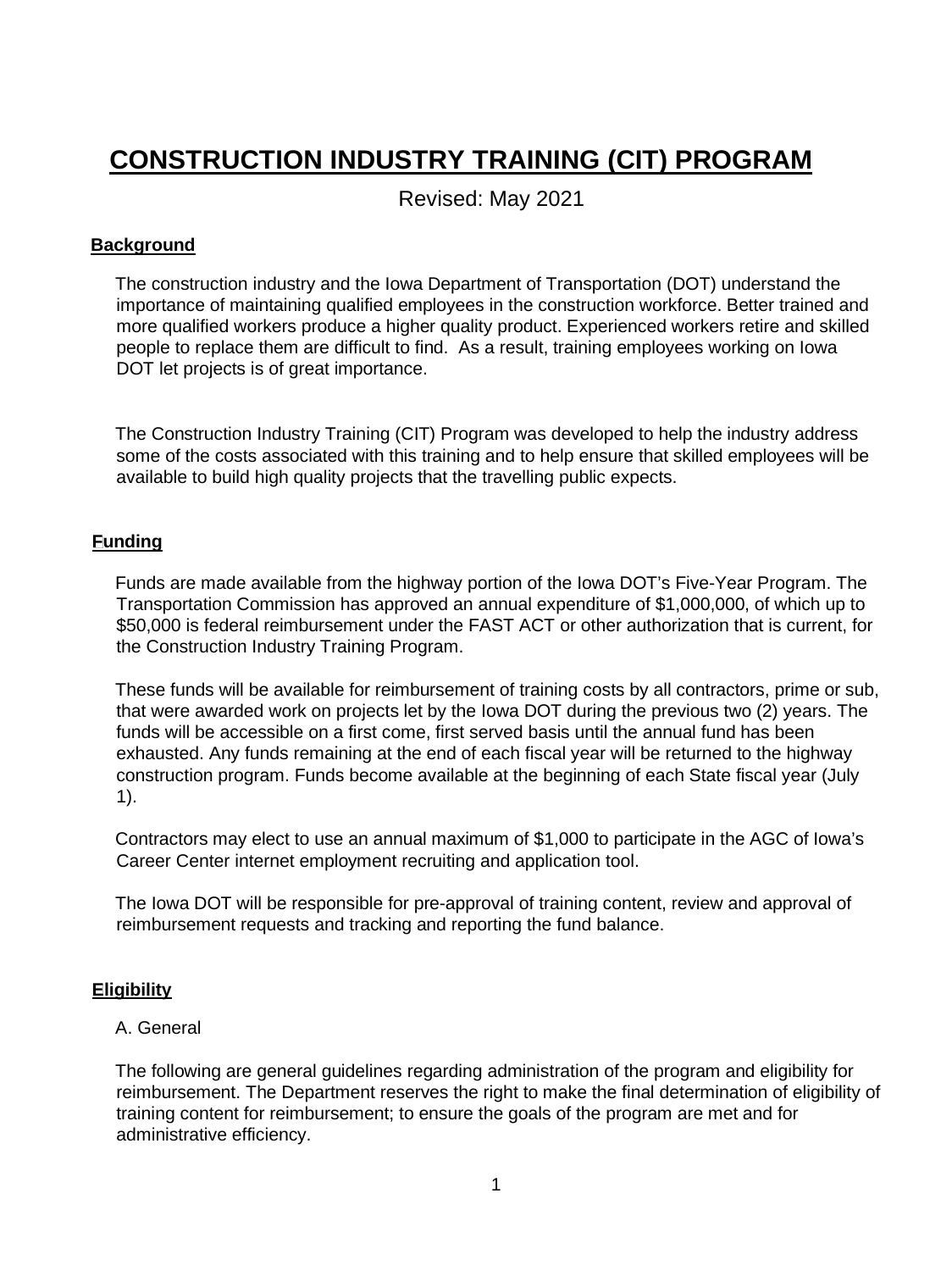# B. Training/Courses

Training must be pre-approved by the Department to be eligible for reimbursement. All specific trainings must be submitted to the Civil Rights Bureau and pre-approved by Iowa DOT staff prior to the training occurring in order to be eligible for CIT Funds reimbursement. Eligible contractors should submit the type of training (including a description of the curriculum, the date, and the total cost) to civilrights@iowadot.us.

The intent of the program is to increase the skills of the highway contractor's labor and skilled craft employees to enable them to produce a higher quality product for the benefit of the traveling public. Training must be targeted toward the highway construction industry, must relate to Iowa DOT's primary road system. General skills and safety training of the kind that a contractor would want its employees to have irrespective of whether it was working on DOT's primary road system or not will not be eligible for reimbursement.

Instruction should be in a classroom setting so that attendance can be tracked. Training that is incorporated into a larger conference or convention will be considered. However, the registration and fee schedule for the reimbursable training must be separate from the associated conference.

Online training will be considered for reimbursement and must be approved prior to enrollment. Contractors and training providers should submit course content for preapproval.

C. Trainee Participants

An employee of a prime or subcontractor that has been awarded work on projects let by the Iowa DOT during the previous two (2) years is eligible to participate, subject to the content and funding limitations addressed above.

Employees of other firms that are not prime or subcontractors, may also be eligible. This exception is limited to training necessary to obtain certification required by the Department and offered through Iowa DOT's Technical Training Certification Program. For example, material suppliers may be reimbursed by the fund for the costs necessary to obtain an Aggregate Technician Certification.

## D. Training Providers

The Department will approve training content based on alignment with the intent of this program. The contractor is responsible for selecting the training provider and obtaining pro-approval of content. The Department encourages contractors to submit information on training providers that are new to the program for consideration to civilrights@iowadot.us.

Training providers must be independent from the contractor receiving the training. A contractor's staff person training employees of that contractor, or of an affiliated contractor is not eligible for reimbursement. Exceptions will be considered for contractor's employees who can demonstrate they have established an independent training business.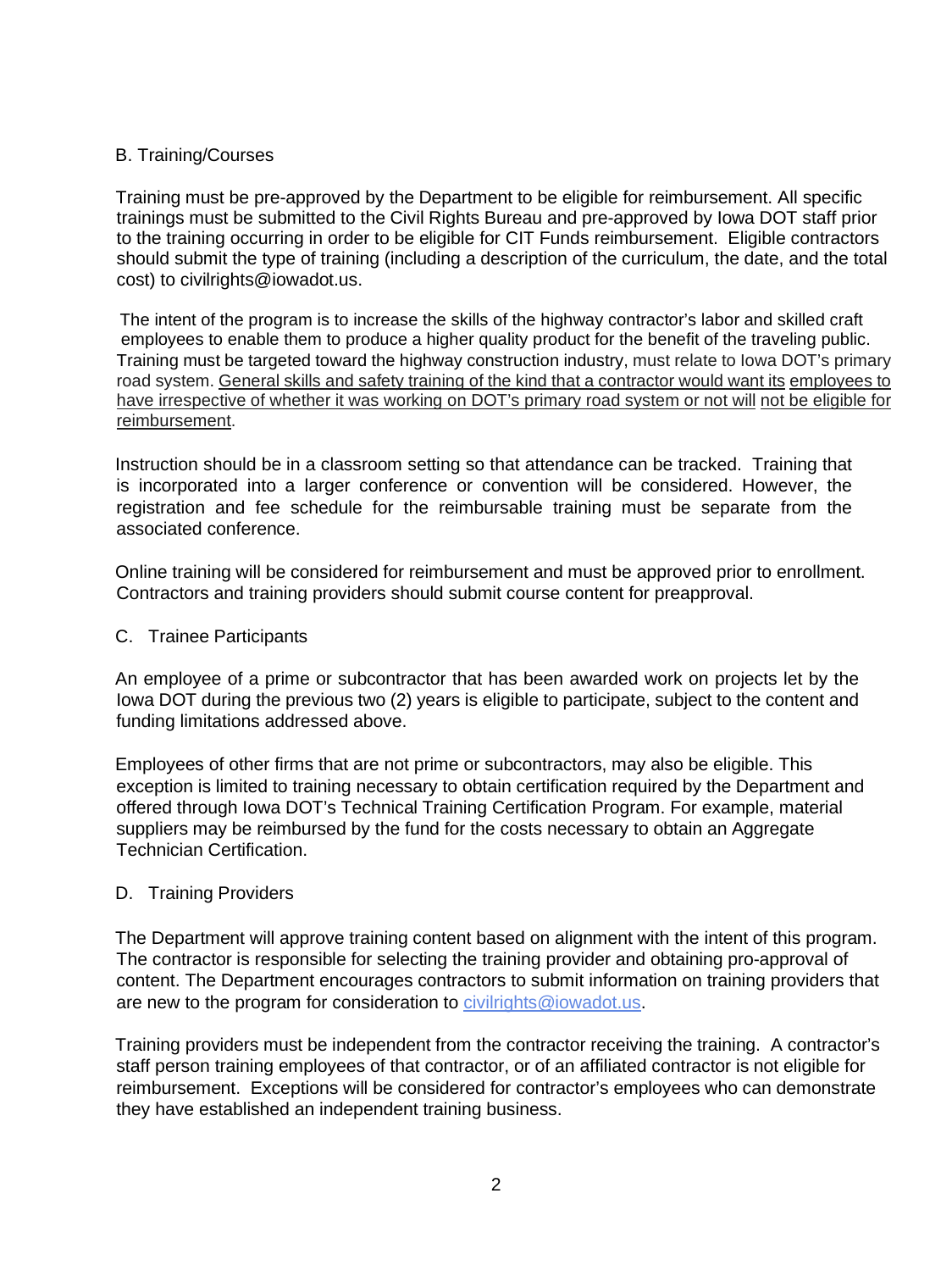## E. Eligible Costs

Trainer's Fee: This may include the trainer's expenses for travel, meals and lodging necessary to conduct the training. Invoices submitted for reimbursement must state the cost of training per participant, as well as the total cost.

Training materials: books, manuals, handouts or other materials necessary for the training that are not included in the trainer's fee, if any. If there is a separate charge for training materials, those costs must be itemized on the invoice.

Facility costs: meeting rooms or audio visual equipment needed for the training that are not included in the trainer's fee, if any

F. Ineligible Costs

Wages, travel, meals and lodging expenses of the participants are not eligible for reimbursement.

G. Minority and Female Participation

A goal of the program is that 10% of the funding will be used toward training of minority and/ or female employees. Contractor participants will enroll employees for training in accordance with their EEO/AA and Training Policies.

#### **Reimbursement**

Upon completion of the training, the Department will reimburse one of the following entities for the eligible costs of a pre-approved training session:

- 1. The Contractor: The contractor must collect all invoices associated with the pre-approved event and submit as a package along with an invoice from the Contractor to the Iowa DOT, requesting reimbursement.
- 2. A Third Party: With prior approval, the Department will reimburse a third party such as a trade association. The third party must be responsible for coordinating the training, obtaining approval of the content, collecting and reporting the necessary data, and paying the trainer or other service providers.

All requests for reimbursement must be supported by an invoice from the provider. Invoices from both the trainer and the eligible contractor and supporting documentation must contain the following information and be submitted no later than 60 days after the end of the State Fiscal Year.

> Eligible contractor's name, total amount invoiced, amount of the trainer's invoice, amount of facility rental fee (If Applicable), any additional processing fees, and the total number of contractor's class attendees.

In addition, the following must be provided for each training session: